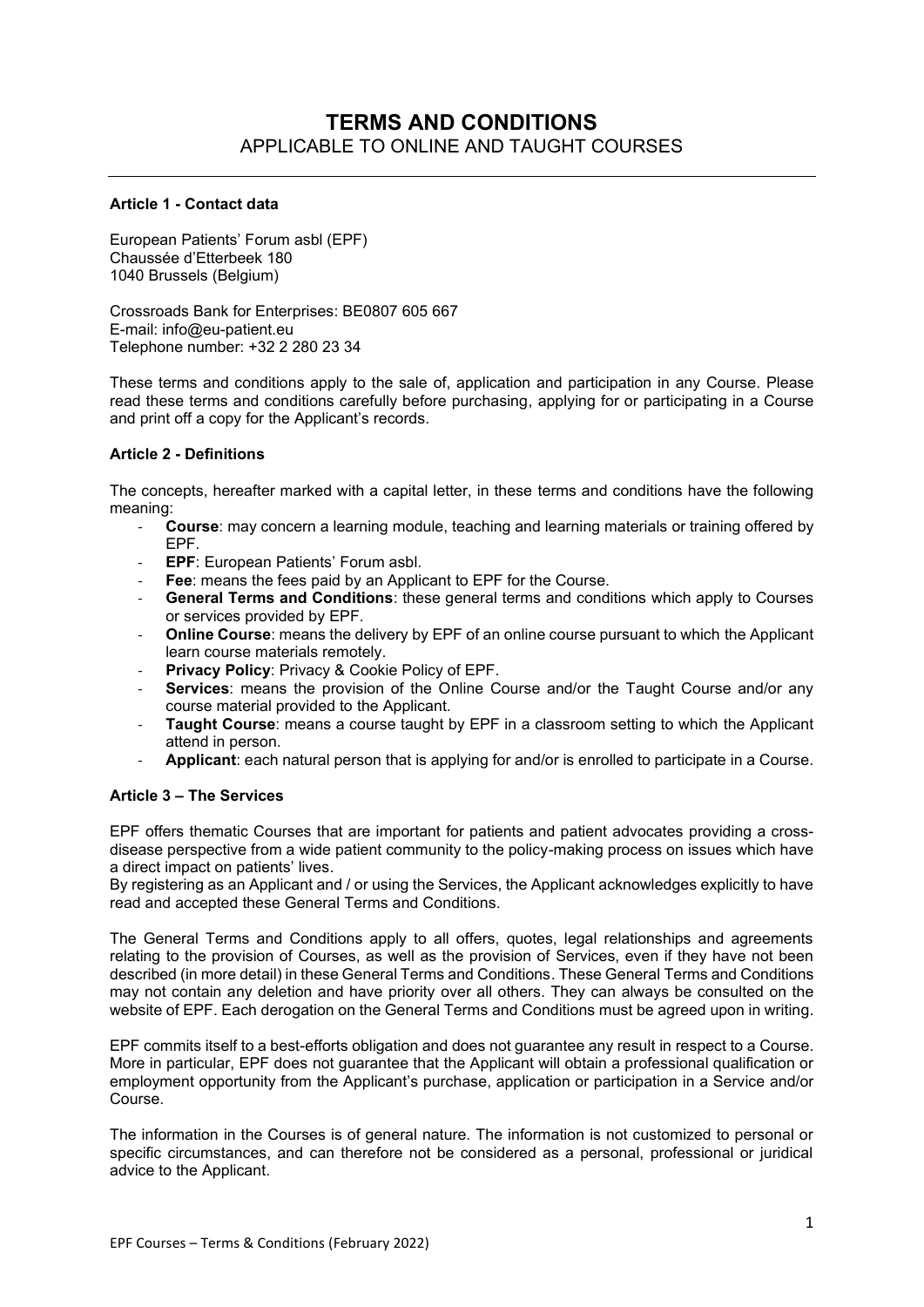All Courses and their teaching and learning materials provided to Applicants via EPF are exclusively for educational purposes. All Courses have been created with the usual care of an educational establishment.

EPF makes great efforts to ensure that the information provided is complete, correct, accurate and updated.

## **Article 4 – Enrolling for a Course**

Each Applicant who wishes to enrol for a specific Course, will have to submit certain personal data while registering via a designated channel, so EPF can pursue its objective for the legitimate interest of EPF in the framework of the execution of its activities.

EPF will verify the Applicant's request in view of the admission requirements and will inform of its decision about enrolment within the timeframe indicated in the enrolment process. A written confirmation of acceptance is required to enroll to the Course.

A legally binding agreement between EPF and the Applicant shall come into existence when EPF has:

- (a) Acceptance of the Applicant's request for enrolment.
- (b) Received payment of the relevant Fee from the Applicant (if applicable).

Where the Applicant's request consists of multiple Courses, each individual course will be treated as a separate request. Acceptance of one request shall not be considered as acceptance of the other requests for other courses.

The legally binding agreement is an intuitu personae agreement. Therefore, the Applicant cannot assign this agreement or any of its rights or obligations to a third party.

If any of the Applicant's information changes, such as the Applicant's mailing address or e-mail address, the Applicant must notify EPF as soon as possible.

## **Article 5 – Cancellation**

Where EPF has accepted / confirmed the enrolment of the Applicant to a Course and formed a legally binding agreement with the Applicant in accordance with article 4 above, then the Applicant is permitted within 10 working days starting on the day after the date the parties have concluded this agreement in accordance with article 4, to cancel the Applicant's enrolment to the specific Course.

If the Applicant has purchased/started an Online Course and has already accessed, downloaded all or part of the Online Course and/or started to use that Online Course then the Applicant shall have no right to cancel the Applicant's order.

Notwithstanding the provisions in this article 5, there is no other right to cancel or vary the Applicant's purchase of Services and any other cancellation and / or variation of course dates will be at the entire discretion of EPF.

### **Article 6 – Fee (if applicable)**

Unless otherwise specified at the time the Applicant purchase the Services, the Fee is specified in euros and exclusive of VAT or other local taxes, the cost of some course materials and any delivery costs payable in respect of the delivery of course material to the Applicant. Each of these costs will be set out in the communication to the Applicant when purchasing the Services.

Fees must be paid within 30 days after registering as an Applicant for a specific Course. In any case the Fees must be paid in full prior to the Applicant attending any Taught Course or accessing any Online Course. Any fees charged by the Applicant's debit or credit card provider in connection with the purchase of the Services are for the Applicant's account and EPF shall not be responsible for these.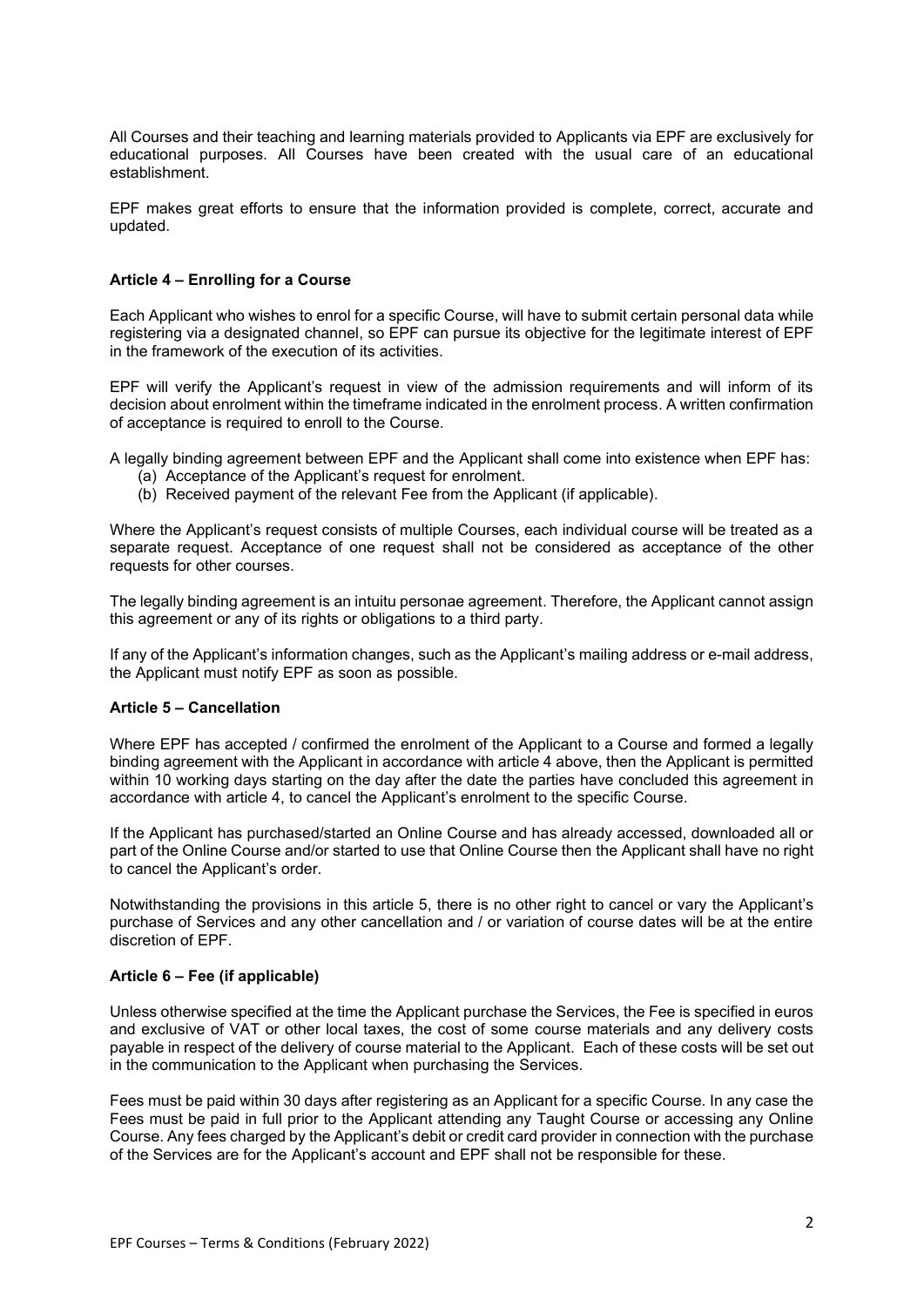In the event of non-payment or late payment, administration fees amounting to 5% of the invoice amount with a minimum of EUR 60 shall be charged, without prejudice to the right to claim higher damages, subject to proof of higher actual damage occurred. If the term of payment has fallen due without full payment having been made, interest on arrears shall be due by operation of law and without prior notice of default in accordance with the provisions of the Act of 2 August 2002 on combating late payment in commercial transactions.

The Applicant shall be responsible for all costs the Applicant incurs in connection with his/her attendance at any Taught Course or the Applicant's access onto any Online Course.

Even when an Applicant does not appear at a Course for which he has registered, or was registered, the financial obligation to pay the Fee towards EPF shall remain in force.

## **Article 7 - Intellectual property rights - Right of use**

All intellectual property rights in the course materials, Online Courses and the speeches made by the trainers at the Taught Courses are, and remain, the intellectual property of EPF or its licensors, whether adapted, written for or customized for the Applicant or not.

The Applicant are not authorized to:

(i) copy, modify, reproduce, re-publish, sub-license, sell, upload, broadcast, post, transmit or distribute any of the course materials without prior written permission;

(ii) record on video or audio tape, relay by videophone or other means the Online Course or Taught Course given;

(iii) use the course materials in the provision of any other course or training whether given by EPF or any third party trainer;

(iv) remove any copyright or other notice of EPF on the course materials;

(v) modify, adapt, merge, translate, disassemble, decompile, reverse engineer (save to the extent permitted by law) any software forming part of the Online Courses.

Breach by the Applicant of this clause 7 shall allow EPF to immediately terminate these terms and conditions with the Applicant and cease to provide the Applicant with any Services, including but not limited to access to the Online Courses.

In consideration of the Fee paid by the Applicant (if applicable), EPF grant to the Applicant a limited, non-transferable, non-exclusive license to use the course materials and the software in respect of the Online Course for the sole purpose of completing the Online Course and / or attending the Taught Course.

### **Article 8 - Liability**

Although EPF aims to provide the Services to the highest standards of the industry, neither it, nor its trainers accept any liability for (i) any inaccuracy or misleading information provided in the programme or course materials and any reliance by the Applicant on any such information, (ii) any loss or corruption of data, (iii) any loss of profit, revenue or goodwill, or (iv) any indirect, special or consequential loss arising from any breach of the terms of this Agreement. EPF is not liable for any actions of one or more Applicants outside the framework of the Course.

Except to the extent that they are expressly set out in these terms and conditions, no conditions, warranties or other terms shall apply to the Services.

EPF's total liability arising from or in connection with these terms and conditions and in relation to anything which EPF may have done or not done in connection with these terms and conditions and the delivery of the Service (and whether the liability arises because of breach of contract, negligence or for any other reason) shall be limited to the Fee received by EPF (if applicable) in connection with the relevant Online Course or Taught Course in relation to which a dispute has arisen.

Nothing in this Agreement shall exclude or limit EPF's liability for (i) death or personal injury caused by negligence, (ii) fraudulent misrepresentation or (iii) any other matter which under Belgian law may not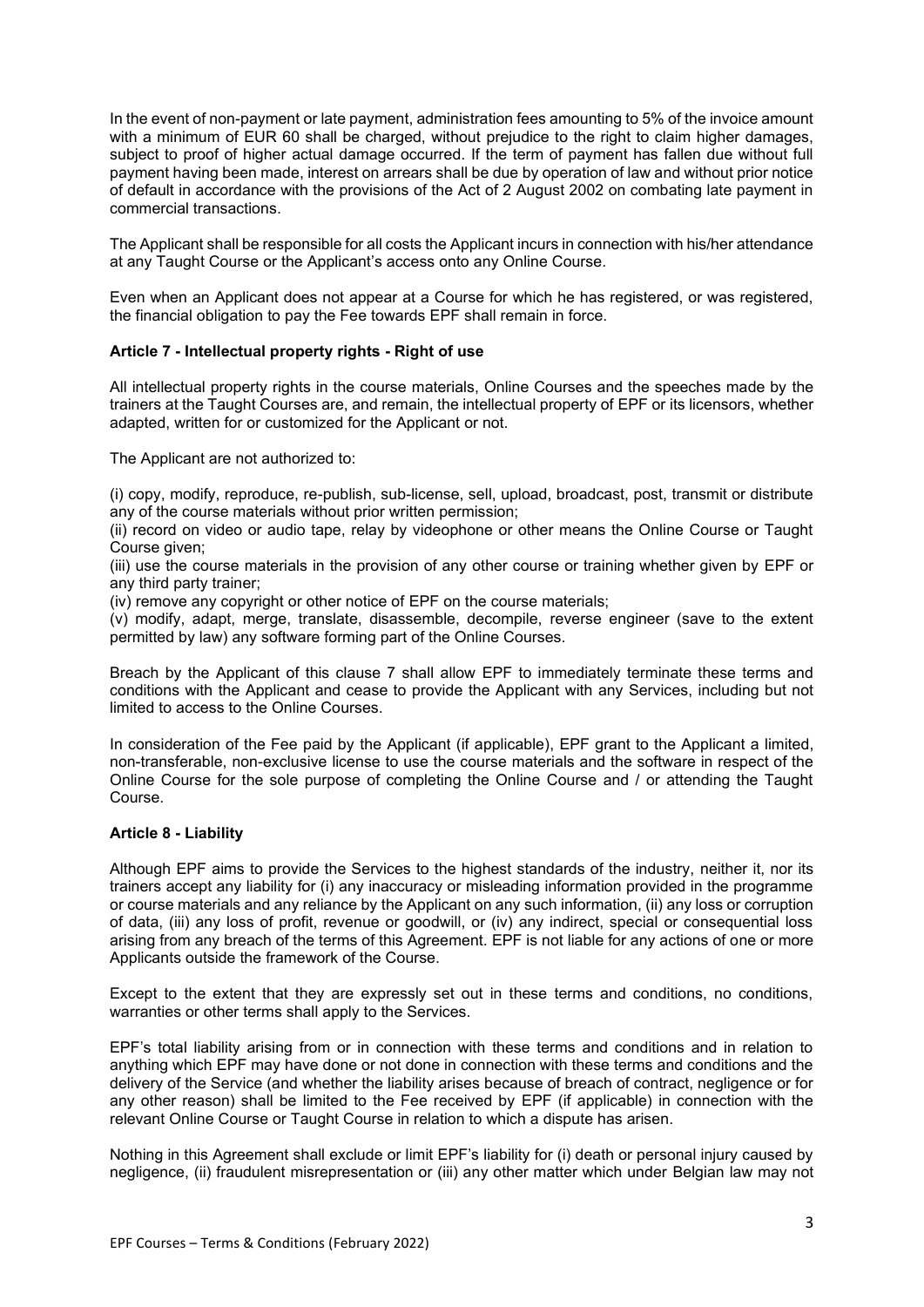be limited or excluded.

No claim may be brought more than six months after the last date on which the Services concerned have finished or ceased to be provided by EPF.

## **Article 9 – Termination**

EPF shall be entitled to suspend or terminate these terms and conditions and cease to provide the Applicant with any Services with immediate effect in the event that the Applicant:

- a. fails to pay when due the Applicant's Fee (if applicable);
- b. acts in an aggressive, bullying, offensive, threatening or (sexual) harassing manner towards any employee of EPF, any teacher or lecturer who provides the Online or Taught Courses or any student who attends any Online or Taught Course;
- c. cheat or plagiarize any work which the Applicant are required to prepare or submit in connection with the Services or during any examination taken in connection with the Services;
- d. steal or act in fraudulent or deceitful manner towards EPF or our employees or any other students who may be on our premises or attending our Taught Courses;
- e. intentionally or recklessly damage EPF's property or the property of our employees or other students attending our premises or attending our Taught Courses:
- f. are intoxicated through alcohol or illegal drugs while on EPF's premises or training location;
- g. commit any criminal offence committed on EPF's premises or where the victim is our employee student, trainer or volunteer;
- h. is in breach of these terms and conditions (including the 'Rules of Conduct' in Annex 1).

On termination articles 7 (intellectual property rights) and 8 (liability) shall continue notwithstanding such termination.

If an Applicant is suspended or excluded from a Course based on this article 9, the Applicant will not be entitled to any restitution of the Fee (if a fee is applicable).

Any decision to suspend or terminate providing the Services shall be taken by EPF based on the knowledge and facts that are brought to the attention of EPF and with respect of all legal limitation such as GDPR. An Applicant can appeal against such a decision within 14 calendar days after such decision was notified to the Applicant. In the latter case, the request of the Applicant will be brought to the attention of the Board of EPF, that will consider the case taking into account the interest of all parties involved and will take a decision that shall be final and binding upon both EPF, the Applicant and any third party (potentially) involved. EPF Board might consult the EPF Ethics committee to receive their non-binding opinion.

### **Article 10 – Entire agreement**

These terms and conditions are the entire agreement between the parties and supersede any prior agreements and arrangements, whether written or oral. The Applicant confirms that they have not relied on any representations in entering into these and any other terms and conditions with EPF.

If any provision of these General Terms and Conditions is invalid, the other provisions of these General Terms and Conditions shall remain in full force. The Parties undertake to replace the provision that was declared null and void by a provision which as closely as possible approximates the economic intent of the provision declared null and void.

## **Article 11 – Force Majeure**

EPF shall not be liable to the Applicant for any breach of its obligations or termination under these terms and conditions arising from causes beyond its reasonable control, including, but not limited to, fires, floods, earthquakes, volcanoes and other Acts of God, terrorism, strikes, delay caused by transport disputes, failure to provide a course caused by a death in the trainer's family, illness of the trainer, Government edict or regulation.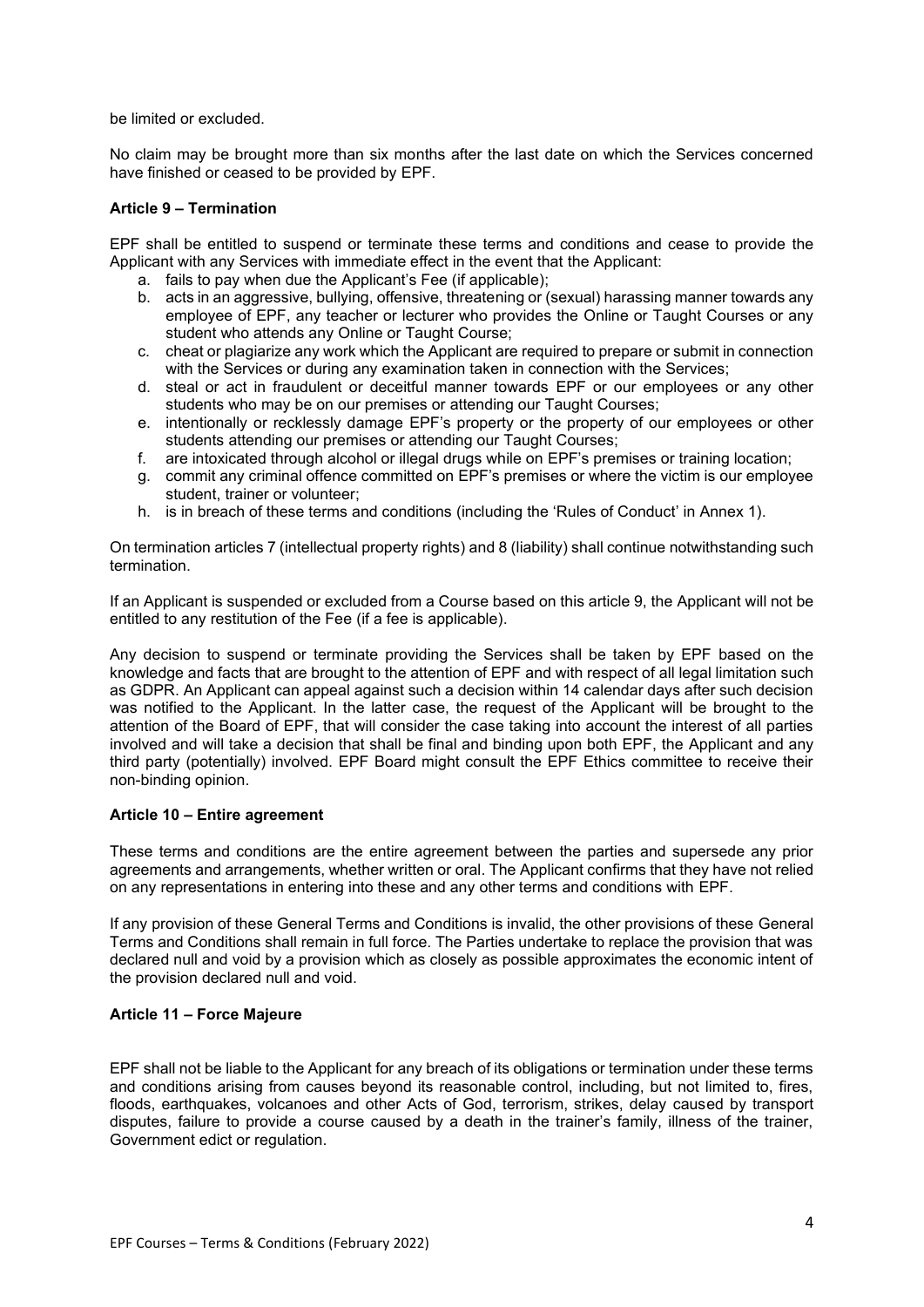## **Article 12 – Applicable law and competent court**

This agreement between the parties is governed by Belgian law. In the event of dispute and / or nonpayment (if applicable), only the courts of the juridical district of Brussels have jurisdiction.

## **Article 13 - Data protection.**

When the Applicant registers with EPF, the Applicant will need to provide certain personal data such as the Applicant's contact details. EPF will store this personal data and use it to contact and provide the Applicant with details of the Services the Applicant has purchased and otherwise as required during the normal provision of the Course.

The [Privacy Policy of EPF](https://www.eu-patient.eu/about-epf/epf-privacy-policy/) applies to this and is part of these General Terms and Conditions.

By registering as an Applicant and/or providing personal data to EPF, the Applicant agrees unconditionally and irrevocably with the stipulations of this Privacy Policy. These are available for consulting on the website of EPF. Read this Policy carefully as it contains the Applicant's rights and obligations as Applicant.